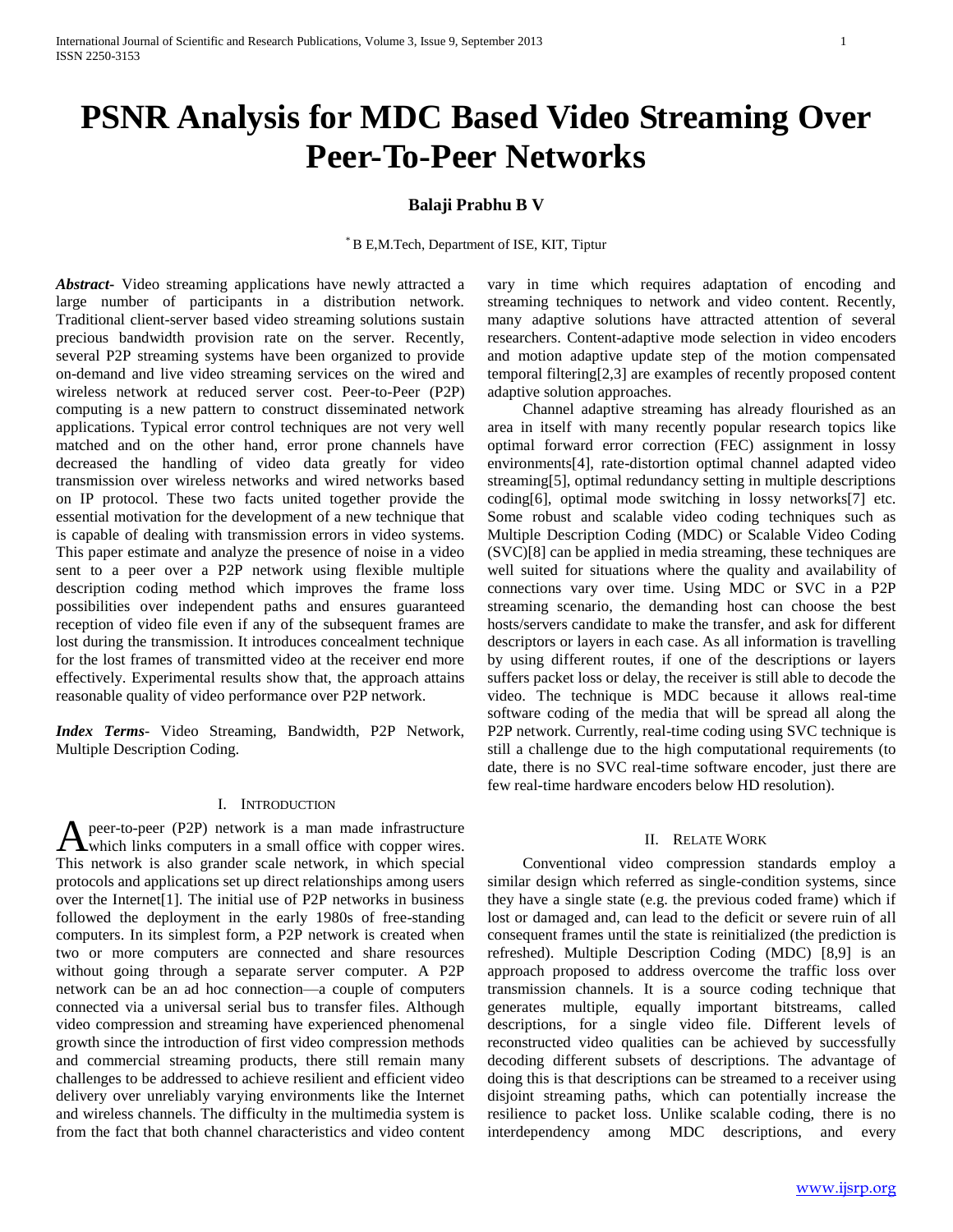description can be separately decoded, successfully decoding more descriptions results in better video quality. This flexible multiple description coding method improves the frame loss possibilities over independent paths and ensures guaranteed reception of video file even if any of the subsequent frames are lost during the transmission. This feature makes MDC appealing for use in the design of a concurrent video streaming.

 MDC is particularly beneficial for delay-sensitive, real-time applications such as streaming video, in which packet losses may significantly corrupt the quality. Conventional approaches to combat channel errors such as Automatic Retransmission reQuest (ARQ) and Forward Error Correction (FEC) require retransmission of the lost packets or to addition of redundant bits for the purpose of error detection and correction. However, ARQ-based approaches are not applicable in applications when a back-channel is not available or when the retransmission delay is not acceptable. For FEC-based approaches, because of the highly varying network conditions, it is difficult to adaptively adjust the amount of redundancy, which makes the FEC either inefficient or ineffective.

 A simple and practical MDC scheme known as Multiple Description Scalar Quantizer(MDSQ) was proposed by Vaishampayan et al. [10]. In this scheme, two sub-streams are generated by producing two indices for each quantization level. The index assignment is designed to be equivalent to a fine quantizer when both indices are received, but a coarse quantizer when only one index is received. One simple implementation can be created by using two quantizer whose decision regions are offset by half a quantization step size. Another MDC scheme available is Multiple Description Transform Coding (MDTC) [11]. In this ideal source coding, the coefficients used to represent the signal are uncorrelated as possible to maximize the coding efficiency. However, under this paradigm it is very difficult to estimate the value of a lost coefficient from those that remain. To achieve robustness against coefficient losses, the transform coefficients can be divided into multiple groups where the correlations within each group are minimized while intergroup correlations are tolerated.

 The Recursive Optimal per-Pixel Estimate (ROPE) [12] algorithm allows the encoder to estimate the pixel-by-pixel predictable distortion of the decoded video appropriate to channel failure. This algorithm needs an input regarding approximation of the packet deficit rate and the information on error concealment method employed in the decoder. An extended ROPE algorithm accurately estimates the rate distortion due to various loss patterns and applies it for optimal mode selection using rate-distortion optimization. The rate distortion selection scheme causes a slight performance degradation while providing advantages of finer priorities over network transmission and lower complexity. Finally, it exhibits high computational costs and long encoding time.

 A Slepian-Wolf based inter frame transcoding (SWIFT) scheme [13] transcodes an inter-coded P-blocks to a new type of block called X-block for the purpose of error robustness. The Xblock can be losslessly transcoded back to the exact original Pblock when there is no transmission error, and can also be decoded robustly like an I-block when there are errors in the predicted block. The compression of the proposed X-block is based on Slepian Wolf coding (SWC) which can achieve

partially intra-like robustness with inter-like bit rate. SWIFT method improves the error resilience capability of off-line compressed video. At the decoder, the transcoded video can be converted back to the original compressed video in error free case and can also be robustly decoded when error occurs.

# **2.1 Multiple Description coding over Peer-to-Peer Networks**

 Multiple description coding has been introduced as a generalization of source coding subject to a fidelity criterion for communication systems that use diversity to overcome channel impairments. MDC is an interesting tool for robust communication over lossy networks such as the Internet, peer-topeer, diversity wireless networks and sensor networks..MDC with side information at the receiver is particularly relevant for robust transmission in sensor networks where correlated data is being transmitted to a common receiver, as well as for robust video compression where the encoder's low complexity is a requirement. Marisa Quaresma et. Al[9]. has given the idea that in video streaming, the idea of MDC is to split a single stream several descriptions (bit-streams) and transmit them over several channels to the target. Each description contains a part of the original stream. To restore the original picture all descriptions are needed. The advantage here is, in order to see the video stream one description is sufficient. If one description is lost the video stream still can be played but with lesser quality. MDC is especially helpful in case of unreliable transport channels and the growing interest in voice, image and video communications over the Internet. For example, the loss of one packet can lead to the loss of a large number of source samples and hence in an interruption of the stream. But with MDC there won't be any interruption, only variations in the stream quality. One way to enhance the reliability of a communication system is by using Multiple Description Coding (MDC). With MDC, several coded bit-streams (referred to as descriptions) of the same signal are generated. The coder is designed so that a better signal reproduction can be achieved with more descriptions, but the quality of the decoded signal is acceptable even with only one description. Obviously, for the reconstruction quality from any one of the descriptions to be acceptable, each description must carry sufficient information about the original signal. This requires that a certain degree of correlation be embedded between the multiple descriptions, which will reduce the coding efficiency compared to conventional single description coding (SDC). [14]

### III. PROPOSED SOLUTION

 The formal definition of real-time for video service is that the processing time is less than the time to get a sample. In most cases, the word real-time video means decoding the video in realtime. In order to play the media file, after downloading it completely, and saved to the local, it can be played out. On the contrary, streaming video will be played out only after a buffering time which will cause only small delay and at the same time, the successive part of the stream file is kept on downloading. If the video file is split into multiple packets and have no redundancy at all and if one packet is lost, important information will be lost, this will decrease the quality of the received video file. So, in order to solve these problems, many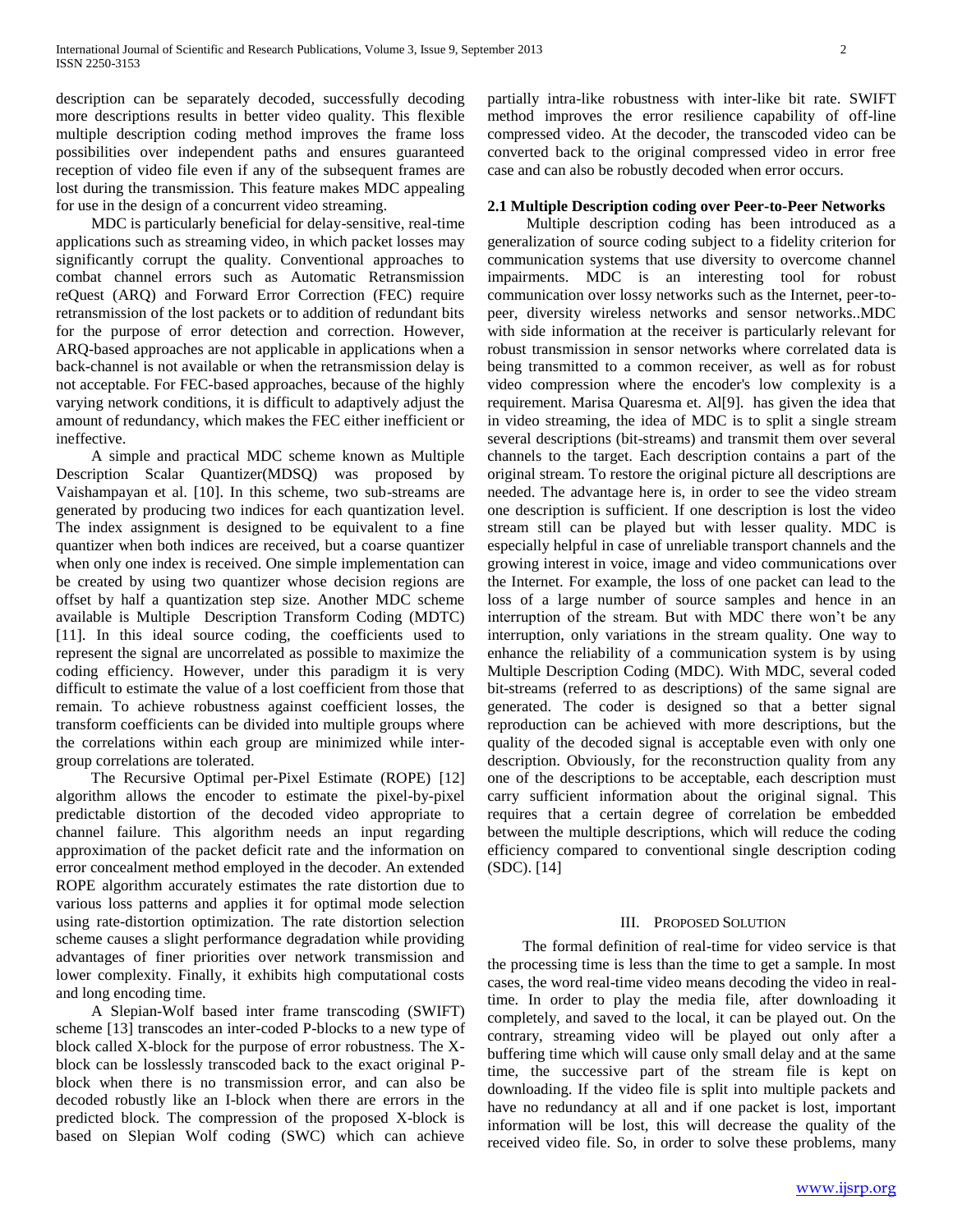effective solutions have attracted, out of which the Multiple Description Coding[8] algorithms belongs to such group.

# IV. SOLUTION STRATEGY

 In this paper it has been shown that how to use multiple description coding together with P2P networks, which will improve the quality of the received video file, since the multiple packets are distributed for more than one source. Therefore, if one of the sources goes down the entire video file will not be lost. This paper defines a solution to the problems of streaming the video content over the peer-to-peer network using the robust multiple description coding algorithm. The Figure 4 shows the simple block diagram of multiple description coding algorithms, with streaming on Real-Time Transport Protocol (RTP) connections, for peer to peer video streaming system.



**Figure 4. General structure of MDC over RTP Stream**

.

 To achieve this, the encoding technique used is multiple descriptions coding, which allows the video to be split into multiple descriptions with redundant information. If one of the descriptions is lost along the network the other will still be received, which will allow the receiver not to lose the entire information of the lost /description, since the received description has information that concerns to the lost description. In this way, the video quality shall not be dramatically decreased.

# V. EXPERIMENTAL RESULTS

 The Figure 5a) shows the original video file used by local peer on which MDC is applied. After applying MDC, local peer will share the video file, the Figure 5b) shows the video file received by the remote peer. By implementing MDC method, instead of losing the whole video file, remote peer will get video file with less quality. Here the video quality will be reduced because, while transmitting the video file from local peer to remote peer some packets (frames) will be lost. Hence by using MDC method we can avoid reconstruction of video file.



**Figure : 5a) Original video.**



**5b) Received video**

## **Peak Signal to Noise Ratio (PSNR)**

 The term peak signal-to-noise ratio (PSNR) is an expression for the ratio between the maximum possible value (power) of a signal and the power of distorting noise that affects the quality of its representation. Because many signals have a very wide dynamic range, (ratio between the largest and smallest possible values of a changeable quantity) the PSNR is usually expressed in terms of the logarithmic decibel scale. Image enhancement or improving the visual quality of a digital image can be subjective. The statement that one method provides a better quality image could vary from person to person. For this reason, it is necessary to establish quantitative/empirical measures to compare the effects of image enhancement algorithms on image quality. Using the same set of tests images, different image enhancement algorithms can be compared systematically to identify whether a particular algorithm produces better results. The metric under investigation is the PSNR. If one can show that an algorithm or set of algorithms can enhance a degraded known image to more accurately resemble the original, then the algorithm is better.

 For the following implementation, an assumption is made regarding a standard 2D array of data or matrix. The dimensions of the original image matrix and the dimensions of the degraded image matrix must be identical. The mathematical representation of the *PSNR* is as follows:

**PSNR** = 
$$
20log_{10}(\frac{max_f}{MSE})
$$
 ...... (1)  
where the *MSE* (*Mean Squared Error*) is:

$$
MSE = \frac{1}{mn} \sum_{0}^{m-1} \sum_{0}^{n-1} ||f(i,j) - g(i,j)||^2 \dots (2)
$$

This can also be represented in a text based format as:  $MSE = (1/(m*n))*sum(sum((f-g).^2))$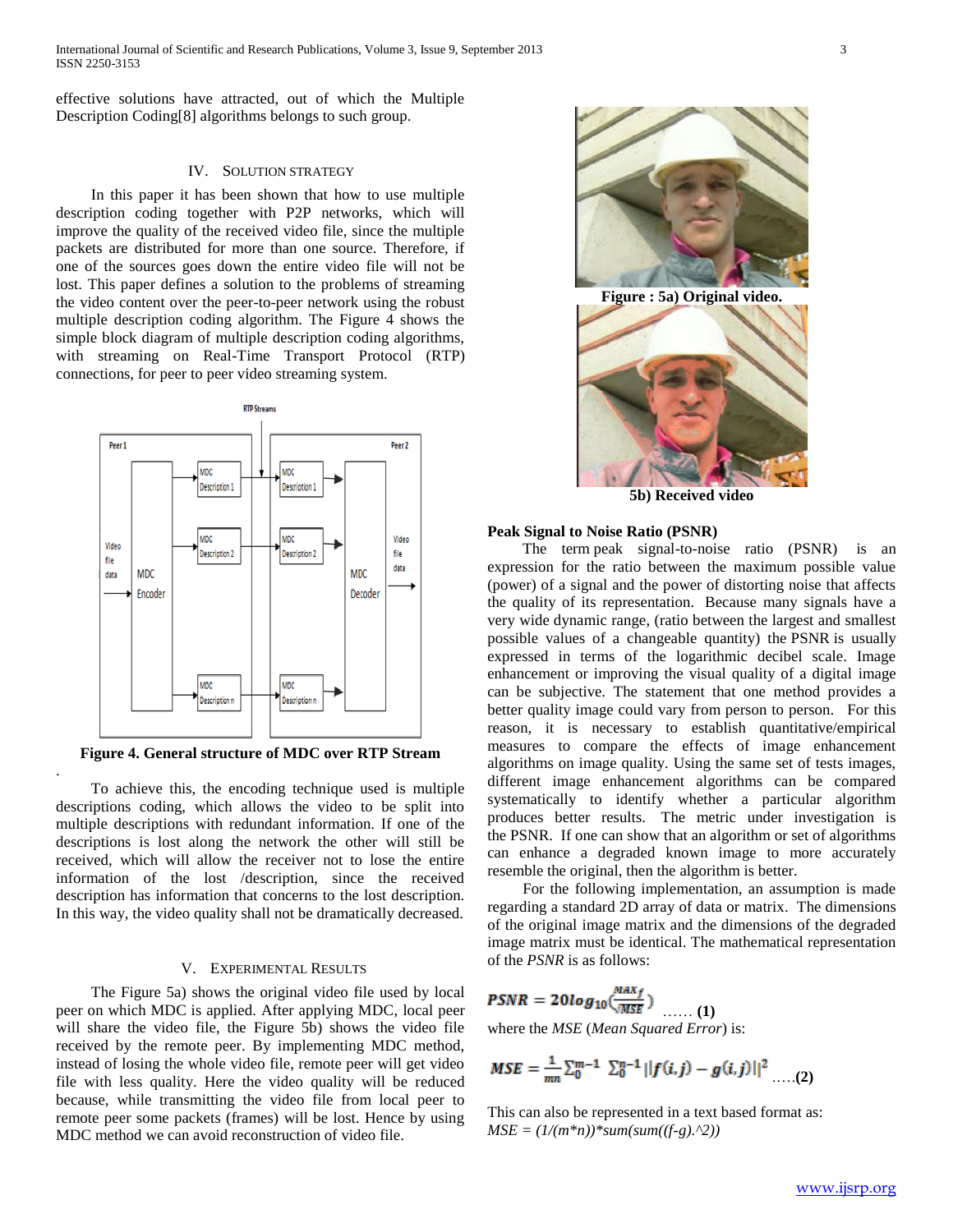*PSNR = 20\*log(max(max(f)))/((MSE)^0.5)*

where, :

*f :* Represents the matrix data of our original image

*g* **:** Represents the matrix data of our degraded image in question. *m* **:** Represents the numbers of rows of pixels of the images and *i* represents the index of that row.

*n* **:** Represents the number of columns of pixels of the image and *j* represents the index of that column.

 $MAX_f$ : Is the maximum signal value that exists in the original "known to be good" image.

 In case of videos, PSNR can be computed for *I* frames of original and watermarked video

**Table 6.1 PSNR values (in dB) of test images.**

| # of                    | <b>PSNR</b> | # of   | <b>PSNR</b> |
|-------------------------|-------------|--------|-------------|
| frames                  |             | frames |             |
| 1                       | 18.46       | 16     | 17.89       |
| $\mathbf{2}$            | 18.32       | 17     | 17.89       |
| 3                       | 18.20       | 18     | 17.90       |
| $\overline{\mathbf{4}}$ | 18.19       | 19     | 17.90       |
| 5                       | 18.15       | 20     | 17.97       |
| 6                       | 18.14       | 21     | 17.97       |
| 7                       | 18.08       | 22     | 18.00       |
| 8                       | 18.07       | 23     | 18.00       |
| 9                       | 18.01       | 24     | 18.05       |
| 10                      | 18.01       | 25     | 18.07       |
| 11                      | 17.92       | 26     | 18.05       |
| 12                      | 17.92       | 27     | 18.04       |
| 13                      | 17.90       | 28     | 18.05       |
| 14                      | 17.88       | 29     | 18.05       |
| 15                      | 17.88       | 30     | 18.04       |



 The Figure 6.1 shows the graph for Peak Signal Noise Ratio (PSNR) performance in terms of number of frames received by remote peer. Due to this PSNR remote peer will get low quality video. The table 6.1 shows the collected data of PSNR for number of frames. These data are used to draw the graph as shown in above Figure.

# VI. CONCLUSION

 This paper proposed the analysis of MDC in which estimation of the noise in a video sent to a peer over a P2P network using flexible multiple description coding method which improves the frame loss possibilities over independent paths and ensures guaranteed reception of video file even if any of the subsequent frames are lost during the transmission. A promising approach for error concealment in video streaming over error prone networks. MDC approach proposed to address overcome the traffic loss over transmission channels. This source coding technique different levels of reconstructed video qualities can be achieved by successfully decoding different subsets of descriptions. The advantage of doing this is that descriptions can be streamed to a receiver using disjoint streaming paths, which can potentially increase the resilience to packet loss. Unlike scalable coding, there is no interdependency among MDC descriptions, and every description can be separately decoded, successfully decoding more descriptions results in better video quality. This feature makes MDC appealing for use in the design of a concurrent video streaming At the receiver end, this approach can recover the damaged images itself without adding the extra information. Experimental results show that the proposed method efficiently recovers the detailed content and the PSNR quality is improved about 2. 5 dB with respect to the conventional spatial concealment algorithms. When the image error ratio goes more than 50%, then the image is mostly corrupt and our approach conceals to some extent with acceptable viewing quality. Presently FST approach checks and conceals a single frame at a time, when multi-frames are lost, modification has to be done in FST approach which is an ongoing work.